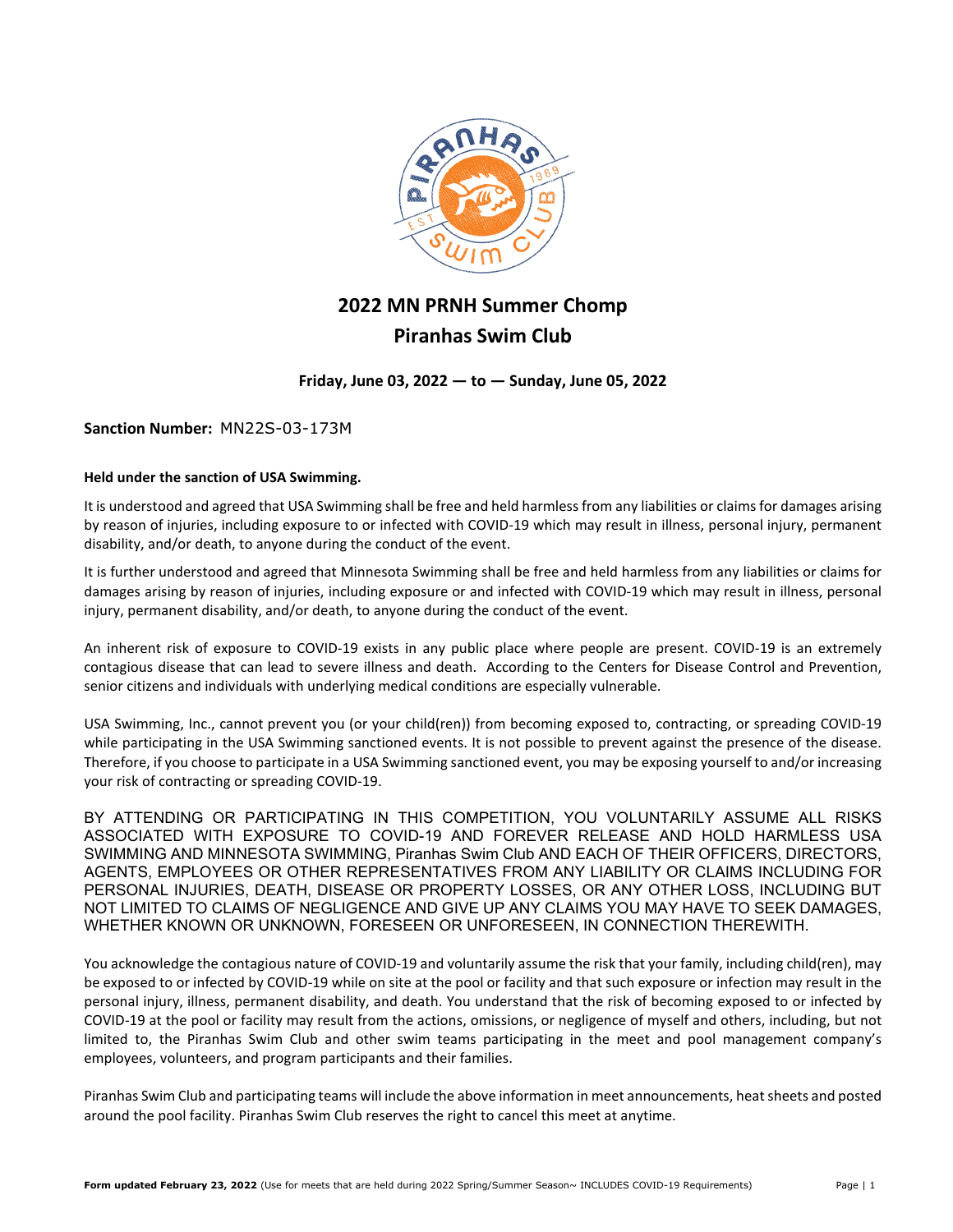| <b>Meet Director:</b>                 | Lucas Baarlaer: lucas.baarlaer@piranhaswimclub.org, (303) 641-3241                                                                                                                                                                                                                                        |  |
|---------------------------------------|-----------------------------------------------------------------------------------------------------------------------------------------------------------------------------------------------------------------------------------------------------------------------------------------------------------|--|
| <b>Meet Officials</b>                 | Meet Referee: Tom Bose<br>Admin Referee or Admin Official: TBD<br>Deck Referee: TBD<br>Starter: TBD<br>Stroke & Turn Officials: TBD, TBD                                                                                                                                                                  |  |
| Inquiries:                            | Lucas Baarlaer: lucas.baarlaer@piranhaswimclub.org, (303) 641-3241                                                                                                                                                                                                                                        |  |
| <b>Emergency Phone:</b>               | Lucas Baarlaer: (303) 641-3241                                                                                                                                                                                                                                                                            |  |
| <b>Meet Type:</b>                     | This is an Invitational for 9 & over athletes with established Bronze times and faster.<br>The host club may enter host club swimmers with NT's. Otherwise, NT's will NOT be<br>accepted.<br>We will also host an 8&under pentathlon on Saturday, June 4 in between the Saturday                          |  |
|                                       | morning 13&older session and the Saturday afternoon 9-12 session. 8&under<br>athletes may enter in NT's.                                                                                                                                                                                                  |  |
| <b>Teams Invited:</b>                 | PRNH, STRM, MTKA, BLA, BAC, HAST, SHRK, LSSC, ALEX, BDOG, WEST and any other<br>teams as space allows. Teams will comply with the current state, local, health and USA<br>Swimming guidelines available on the meet date and should meet or exceed all<br>requirements in their facility during the meet. |  |
| Fees:                                 | For the 9&over meet - \$25.00 per athlete plus \$7.00 per event                                                                                                                                                                                                                                           |  |
|                                       | For the 8&under pentathlon - \$25.00 flat fee per athlete                                                                                                                                                                                                                                                 |  |
| <b>Time Schedule:</b>                 | Friday, June 3 warm-up from 3:50 PM-5:15 PM (meet will begin at 5:20PM)                                                                                                                                                                                                                                   |  |
|                                       | Saturday & Sunday morning warm-ups from 7:00 AM-8:20 AM, meet will begin at 8:30<br>AM. Afternoon sessions will not start before 12:30 PM following a 75 minute warm-<br>up (warm-up time dependent on numbers).                                                                                          |  |
| <b>Awards, Prizes</b><br>and Scoring: | No awards.                                                                                                                                                                                                                                                                                                |  |
| Programs:                             | Programs will be available via Meet Mobile and as a PDF on MNSI and host websites.                                                                                                                                                                                                                        |  |
| <b>Amenities:</b>                     | The Richfield Pool will be selling consessions during the meet.                                                                                                                                                                                                                                           |  |
|                                       | Piranhas will provide hospitality to coaches.                                                                                                                                                                                                                                                             |  |
|                                       | Teams will be allowed to camp on the pool deck and the surrounding grassy areas.                                                                                                                                                                                                                          |  |
| <b>FACILITY/LOCATION</b>              |                                                                                                                                                                                                                                                                                                           |  |
| <b>Meet Location:</b>                 | Richfield Municipal Pool, 630 E 66th Street, Richfield, MN 55423                                                                                                                                                                                                                                          |  |
| <b>Directions:</b>                    | From the South or North: Exit onto 66th Street from 35 W and head East. Go past<br>Lyndale, Nicollet, and Portland. Pool is on left just past Portland                                                                                                                                                    |  |
|                                       |                                                                                                                                                                                                                                                                                                           |  |

From East: Take 62 West, Exit Portland and head South, Turn left on 66th Street From West: Take 62 East, Exit Portland and head South, Turn left on 66th Street l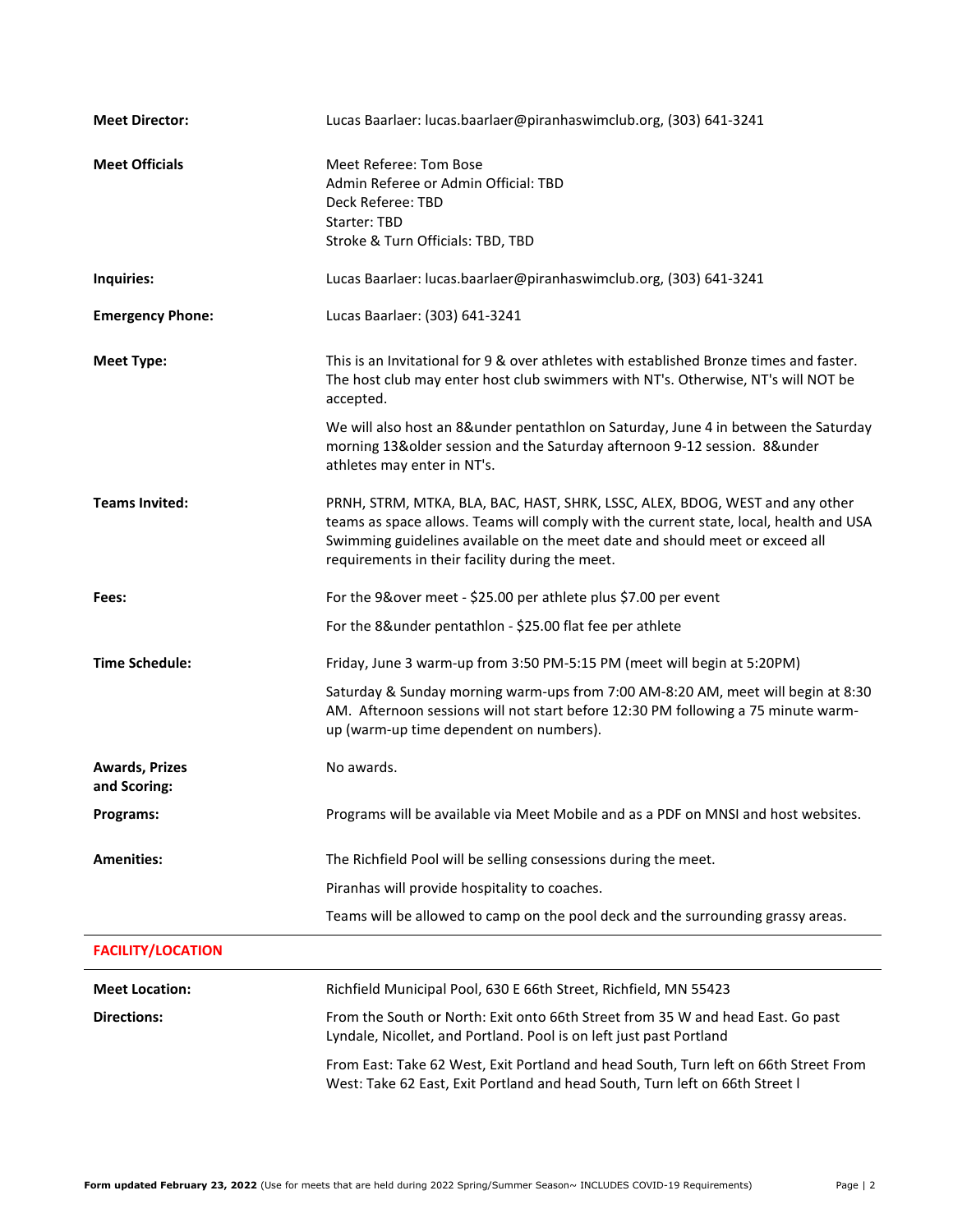| <b>Facility:</b>                             | 8 lanes, 50 meter outdoor pool with lanelines and backstroke pennants. Slanted<br>Starting blocks are 27 inches above the water surface.                                                                                                                                                                                                                |  |
|----------------------------------------------|---------------------------------------------------------------------------------------------------------------------------------------------------------------------------------------------------------------------------------------------------------------------------------------------------------------------------------------------------------|--|
| Water depth:                                 | The minimum water depth, measured in accordance with Article 103.2.3 is 7.5 ft at<br>the start end and 3.5 ft at the turn end.                                                                                                                                                                                                                          |  |
| <b>Course certification:</b>                 | The competition course has NOT been certified in accordance to 104.2.2C(4).                                                                                                                                                                                                                                                                             |  |
| COVID-19<br><b>Procedures/Requirements:</b>  | The host team will abide by the COVID-19 Preparedness Plans for the facility the meet<br>is taking place at, including entry/exit procedures into the facility and cleaning<br>protocols.                                                                                                                                                               |  |
|                                              | Spectators ARE allowed at this event.                                                                                                                                                                                                                                                                                                                   |  |
|                                              | Masks ARE NOT required at this event.                                                                                                                                                                                                                                                                                                                   |  |
|                                              | Meet WILL NOT be live-streamed.                                                                                                                                                                                                                                                                                                                         |  |
|                                              | Changes to plans regarding spectators, masks, etc will be communicated to all teams<br>attending prior to the meet.                                                                                                                                                                                                                                     |  |
|                                              | The Piranhas Swim Club will communicate all current protocols and COVID safety<br>expectations in a timely manner prior to the first day of compeition, if needed.                                                                                                                                                                                      |  |
| Other:                                       | Locker rooms will be available to athletes. Separate restrooms will be available to<br>spectators and coaches.                                                                                                                                                                                                                                          |  |
|                                              | PARKING: Please park in areas designated by the Richfield Pool & Ice Arena. NO<br>parking allowed at nearby Funeral Home or American Legion.                                                                                                                                                                                                            |  |
| <b>ENTRIES</b>                               |                                                                                                                                                                                                                                                                                                                                                         |  |
| <b>Entries To:</b>                           | Lucas Baarlaer: lucas.baarlaer@piranhaswimclub.org, (303) 641-3241                                                                                                                                                                                                                                                                                      |  |
| <b>Form of Entries:</b>                      | email entries only.                                                                                                                                                                                                                                                                                                                                     |  |
| <b>Entry Start Date:</b>                     | Entries will be accepted beginning at Noon on Friday, April 15, 2022                                                                                                                                                                                                                                                                                    |  |
| <b>Entry Close Date:</b>                     | Entries will close at 8 PM on Monday, May 23, 2022. This is the final date that entries<br>will be accepted for the meet.                                                                                                                                                                                                                               |  |
| <b>Entry Limitations:</b>                    | Age of a swimmer is determined by their age on the first day of the meet. A swimmer<br>may compete in a maximum of 2 IE events on Friday, 4 IE events per 13&over session,<br>and 3 IE per 9-12 session. 8&unders may participate in all five pentathlon events<br>individual events per day. All seed times must be in meters.                         |  |
| <b>ELIGIBILITY / ATHLETES</b>                |                                                                                                                                                                                                                                                                                                                                                         |  |
| Eligibility:                                 | All swimmers must be entered with a meters time. NT's not allowed for 9&over<br>athletes.                                                                                                                                                                                                                                                               |  |
| <b>Racing start</b><br><b>Certification:</b> | Any swimmer entered in the meet must be certified by a USA Swimming member-<br>coach as being proficient in performing a racing start or must start each race from<br>within the water. When unaccompanied by a member-coach, it is the responsibility of<br>the swimmer or the swimmer's legal guardian to ensure compliance with this<br>requirement. |  |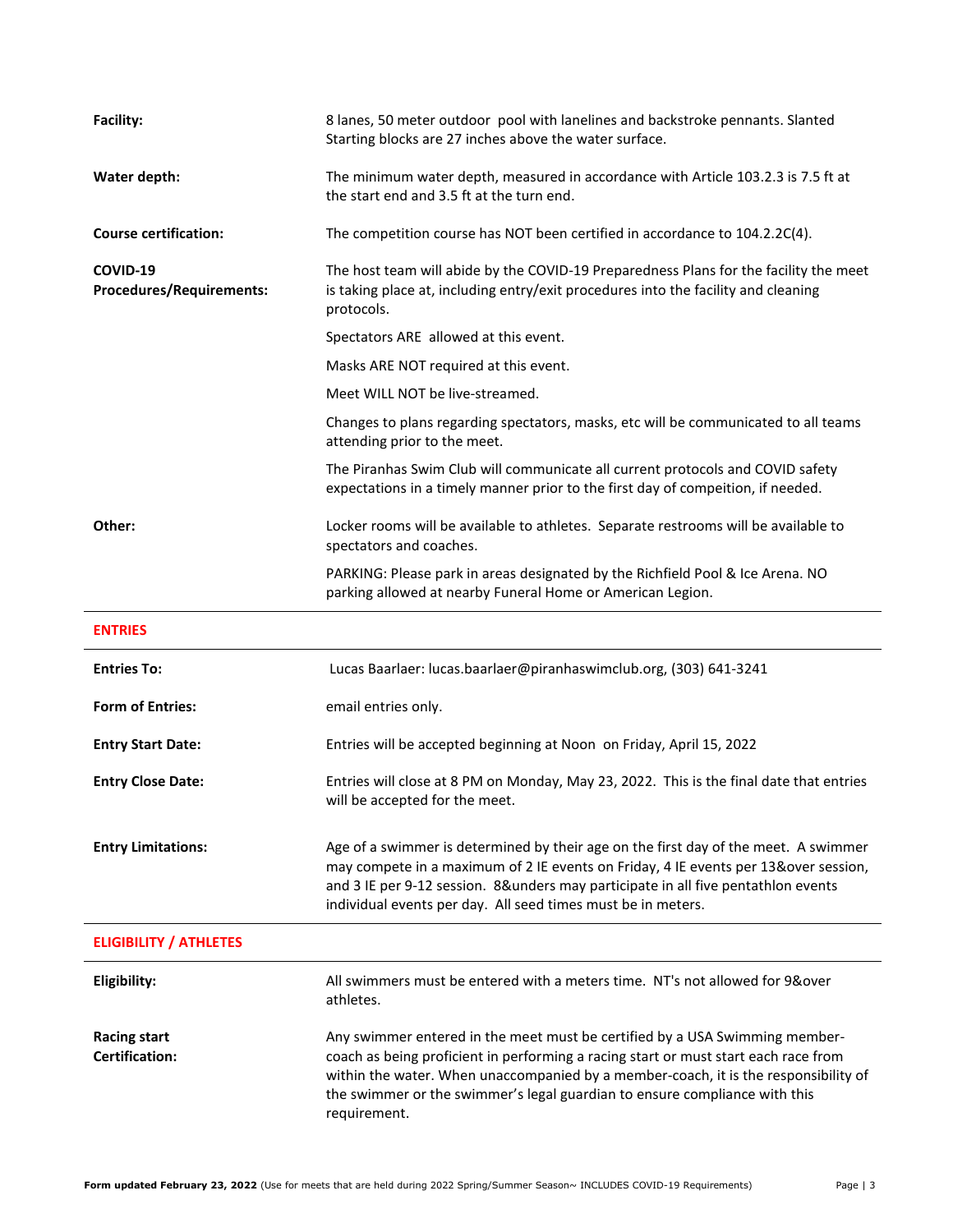| <b>USA Swimming</b><br>Membership:                 | No swimmer will be permitted to compete unless the swimmer is a member as<br>Provided in Article 302 of USA Swimming Rules. All coaches must be current<br>members as provided in Article 302 of USA Swimming Rules. Any club or individual<br>entering a non-USA Swimming registered swimmer will be subject to a \$25 fine per<br>event per swimmer. |
|----------------------------------------------------|--------------------------------------------------------------------------------------------------------------------------------------------------------------------------------------------------------------------------------------------------------------------------------------------------------------------------------------------------------|
| <b>Swimmers without</b><br><b>A Coach Present:</b> | USA Swimming athlete members must be under the supervision of a USA Swimming<br>member coach during warm-up, competition and warm-down. The Meet Director or<br>Meet Referee shall assist the athlete in making arrangements for such supervision.                                                                                                     |

### **MEET ADMINISTRATION, CONDUCT**

| <b>Coach's Meeting:</b>                     | Will take place on a regular basis at the discretion of the referee.                                                                                                                                                                                                                                                                                                                                                                        |  |
|---------------------------------------------|---------------------------------------------------------------------------------------------------------------------------------------------------------------------------------------------------------------------------------------------------------------------------------------------------------------------------------------------------------------------------------------------------------------------------------------------|--|
| Deck Access - Coach<br>& Official check-in: | Due to USA Swimming insurance, only athletes, working coaches or officials,<br>authorized meet volunteers and facility personnel are allowed on deck. All others<br>must remain off the pool deck unless timing for an event in which swimmers must<br>provide their own timer.                                                                                                                                                             |  |
|                                             | ❖ Coaches must check in at the timers table at the North end of the pool near the<br>starting blocks The required check in sheets will be available and we will cross<br>reference with the app and the current printed spreadsheets with names and<br>qualifications. The non-athlete membership and required certification<br>expiration dates must be valid for the duration of the meet.                                                |  |
|                                             | Working officials must check-in with the Referee (or designee) at the timers<br>❖<br>table at the North end of the pool near the starting blocks The required check<br>in sheets will be available and we will cross reference with the app and the<br>current printed spreadsheets with names and qualifications. The non-athlete<br>membership and required certification expiration dates must be valid for the<br>duration of the meet. |  |
|                                             | All working coaches or officials, and any other person required by sanction to be<br>members of USA Swimming shall visibly display the valid membership credential for<br>the meet at all times.                                                                                                                                                                                                                                            |  |
|                                             | The Referee and/or Meet Director(s) (or their designees) reserve the right to ask a<br>working coach or official for proof of their active membership during the meet, and/or<br>deny deck access if a working coach or official does not comply or any membership<br>requirement is no longer valid.                                                                                                                                       |  |
| Warm-up:                                    | Current MNSI and USA Swimming Rules will govern all aspects of the warm-ups. If<br>warmup procedures have been modified to accommodate the size of the meet, the<br>procedures MUST be prominently posted in the pool area.                                                                                                                                                                                                                 |  |
|                                             | Swimmers and coaches are expected to be acquainted with all rules and regulations;<br>the NO Diving and Slip-In Entry rules will be strictly enforced.                                                                                                                                                                                                                                                                                      |  |
|                                             | Violation of MNSI Meet Warm-up Policy (Policy #250) will result in the offending<br>swimmer being barred from his/her next individual event in the meet.                                                                                                                                                                                                                                                                                    |  |
| <b>Rules and</b><br><b>Regulations:</b>     | All information, rules and regulations including time standards, schedules, order of<br>events, meet operations, and requirements will be in accordance with Minnesota<br>Swimming Inc. policies, rules and regulations and USA Swimming Rules and<br>Regulations current edition, and take precedence over any errors or omissions on this<br>form.                                                                                        |  |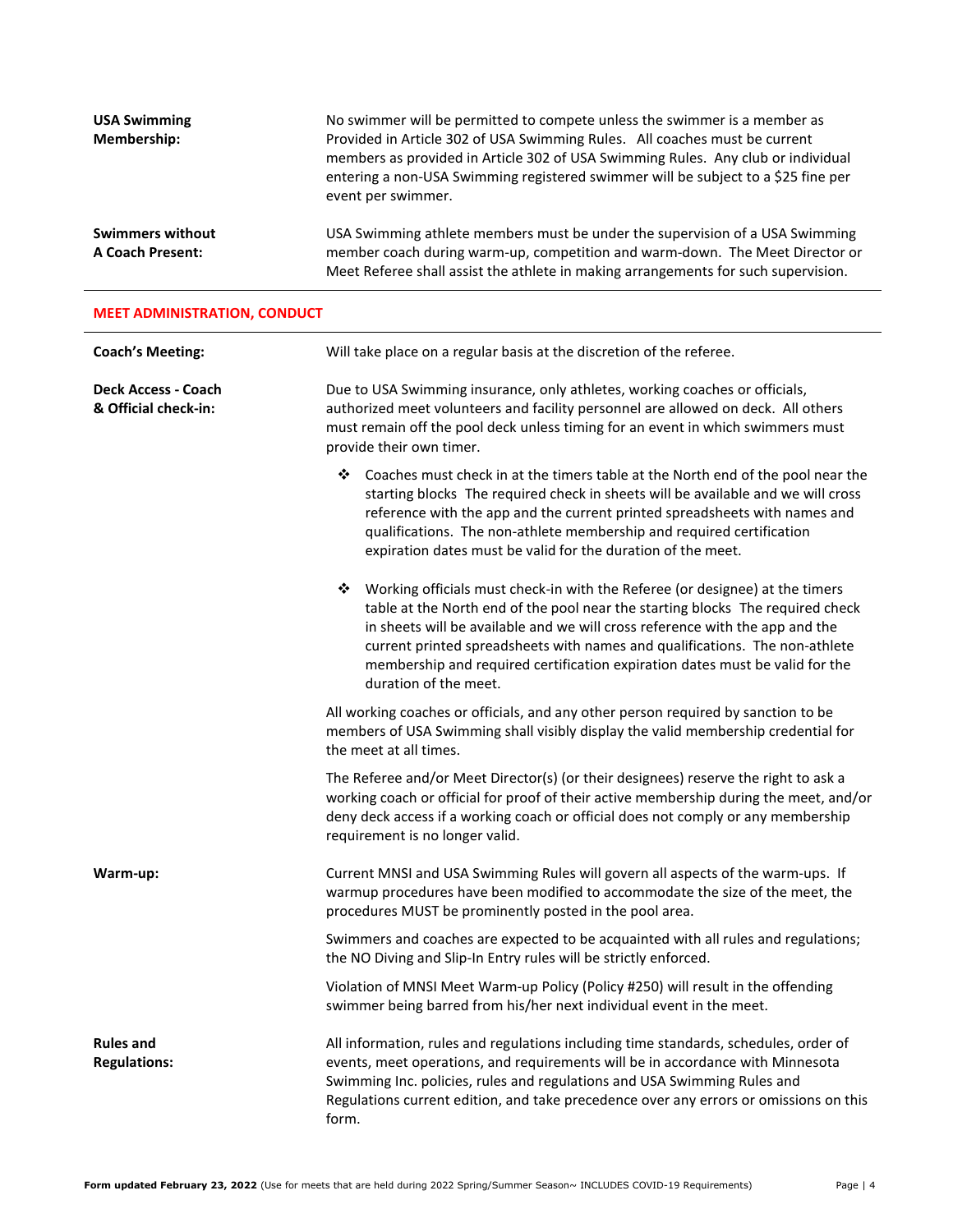|                                            | All applicable adults participating in or associated with this meet, acknowledge that<br>they are subject to the provisions of the USA Swimming Minor Athlete Abuse<br>Prevention Policy ("MAAPP"), and that they understand that compliance with the<br>MAAPP policy is a condition of participation in the conduct of this competition.                                                                                                                                                                                                                                                                                                                                                        |
|--------------------------------------------|--------------------------------------------------------------------------------------------------------------------------------------------------------------------------------------------------------------------------------------------------------------------------------------------------------------------------------------------------------------------------------------------------------------------------------------------------------------------------------------------------------------------------------------------------------------------------------------------------------------------------------------------------------------------------------------------------|
| Changes to the<br><b>Meet Information:</b> | Any changes to the meet information will be discussed, reviewed and voted on at the<br>coaches meeting held each morning before the beginning of the first session of the<br>day. Changes must be approved by a 100% vote of coaches in attendance at the<br>appointed meeting.                                                                                                                                                                                                                                                                                                                                                                                                                  |
| Prohibited:                                | Deck changing: Deck changes are prohibited.<br>✓                                                                                                                                                                                                                                                                                                                                                                                                                                                                                                                                                                                                                                                 |
|                                            | Use of audio or visual recording devices including a cell phone, is not permitted<br>✓<br>in changing areas, rest rooms, locker rooms nor behind the blocks at either the<br>start of the race or as swimmers exit the pool.                                                                                                                                                                                                                                                                                                                                                                                                                                                                     |
|                                            | Operations of a drone or any other flying apparatus is prohibited over the venue<br>✓<br>(pools, athlete/coach areas, spectator areas and open ceiling locker rooms) any<br>time athletes, coaches, officials and/or spectators are present.                                                                                                                                                                                                                                                                                                                                                                                                                                                     |
| <b>Distance Events:</b>                    | Heats for distance events may be combined across gender at the Meet Referee's<br>discretion. Minnesota Scratch rules will be in effect. The 400 free events on Friday are<br>positive check-in events. There will be a 10 minute break for warm- up prior to the<br>start of the 400's. These events swim fastest-to-slowest alternating girls' and boys'<br>heats.                                                                                                                                                                                                                                                                                                                              |
|                                            | The 400 free events on Saturday afternoon and the 400 IM events on Sunday<br>afternoon are positive check-in events. There is no 10 minute break before these<br>events. Warmup will be available in the diving well. These events swim girls, slowest<br>to fastest, and then boys, slowest to fastest.                                                                                                                                                                                                                                                                                                                                                                                         |
|                                            | The 400 IM events on Saturday morning and the 800 free events on Sunday morning<br>are positive check-in events. There will be a 10 minute break for warm-ups before<br>these events. These events swim fastest-to-slowest alternating girls' and boys' heats.                                                                                                                                                                                                                                                                                                                                                                                                                                   |
| <b>Time Trials:</b>                        | Time trials will NOT be offered at this meet.                                                                                                                                                                                                                                                                                                                                                                                                                                                                                                                                                                                                                                                    |
| <b>Open Lane Swims:</b>                    | The MNSI "Open Lane Swim" procedure will be available at this meet. The open lane<br>fee is \$10. Sign-up is on a first come basis at the timing table. Swimmers must be<br>registered in the swim meet in order to have the opportunity to participate in Open<br>Lane Swims. In the event of a missed heat, the Referee will determine if the missed<br>swim may occur and how it is conducted. Swimmers may swim events for which they<br>have no times. Swimmers may not exceed the event limit of 4 events including Open<br>Lane Swims. Swimmers may scratch an event in order to swim on Open Lane Swim to<br>stay within the entry limit. No refunds will be given for scratched events. |
| <b>Time Standards:</b>                     | No Senior time standards will be used for this meet.                                                                                                                                                                                                                                                                                                                                                                                                                                                                                                                                                                                                                                             |
| <b>ORDER OF EVENTS</b>                     |                                                                                                                                                                                                                                                                                                                                                                                                                                                                                                                                                                                                                                                                                                  |

| Friday, June 3 - Session 1 |                  |      |
|----------------------------|------------------|------|
| Girls                      | Event            | Boys |
|                            |                  |      |
| 1                          | 13 & over 200 IM | 2    |
| з                          | 13 & over 50 FR  |      |
|                            | 10 mins Break    |      |
|                            | 13 & over 400 FR |      |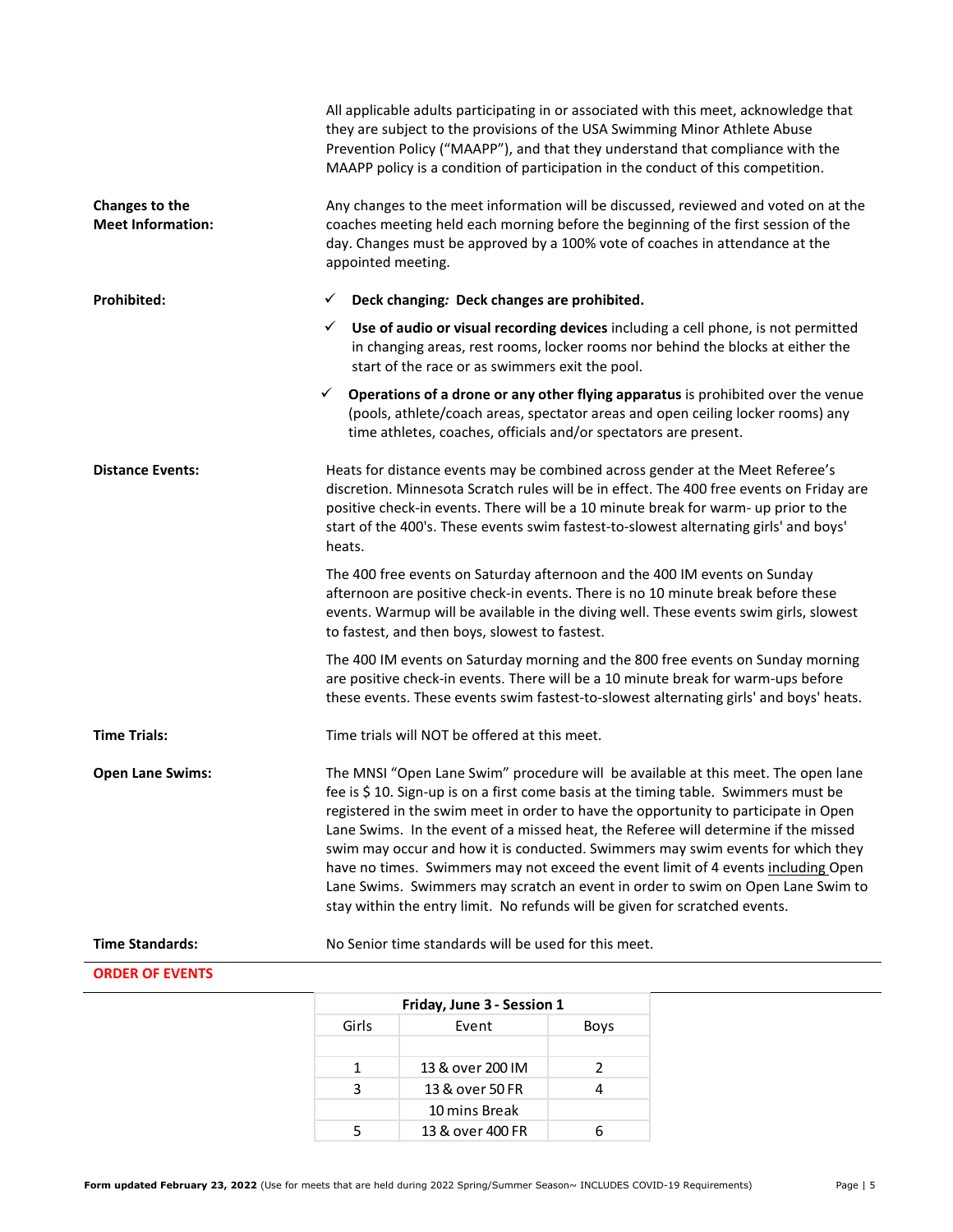| Saturday, June 4 - Session 2 |                  |             |
|------------------------------|------------------|-------------|
| Girls                        | Fvent            | <b>Boys</b> |
|                              |                  |             |
| 7                            | 13 & over 100 BR | 8           |
| ٩                            | 13 & over 200 FR | 10          |
| 11                           | 13 & over 50 FR  | 12          |
| 13                           | 13 & over 100 FL | 14          |
| 15                           | 13 & over 200 BK | 16          |
|                              | 10 mins break    |             |
| 17                           | 13 & over 400 IM | 18          |
|                              |                  |             |

### **Saturday, June 4 - Session 3 - 8&under Pentathlon**

|    | Event - mixed          |  |
|----|------------------------|--|
|    |                        |  |
| 19 | mixed 8 & under 50 FL  |  |
| 20 | mixed 8 & under 50 BK  |  |
| 21 | mixed 8 & under 50 BR  |  |
| 22 | mixed 8 & under 50 FR  |  |
| つろ | mixed 8 & under 100 FR |  |
|    |                        |  |

| Saturday, June 4 - Session 4 |             |      |
|------------------------------|-------------|------|
| Girls                        | Event       | Boys |
|                              |             |      |
| 24                           | 9-12 50 FR  | 25   |
| 26                           | 9-12 200 IM | 27   |
| 28                           | 9-12 100 FR | 29   |
| 30                           | 9-12 50 BR  | 31   |
| 32                           | 9-12 100 FL | 33   |
| 34                           | 9-12 400 FR | 35   |
|                              |             |      |

| Sunday, June 5 - Session 5 |                  |      |
|----------------------------|------------------|------|
| Girls                      | Fvent            | Boys |
|                            |                  |      |
| 36                         | 13 & over 200 FL | 37   |
| 38                         | 13& over 100 BK  | 39   |
| 40                         | 13 & over 200 BR | 41   |
| 42                         | 13 & over 100 FR | 43   |
|                            | 10 mins break    |      |
| ΔΔ                         | 13 & over 800 FR | 45   |
|                            |                  |      |

| Sunday, June 5 - Session 6 |             |             |
|----------------------------|-------------|-------------|
| Girls                      | Event       | <b>Boys</b> |
|                            |             |             |
| 46                         | 9-12 50 BK  | 47          |
| 48                         | 9-12 100 BR | 49          |
| 50                         | 9-12 200 FR | 51          |
| 52                         | 9-12 50 FL  | 53          |
| 54                         | 9-12 100 BK | 55          |
| 56                         | 9-12 400 IM | 57          |